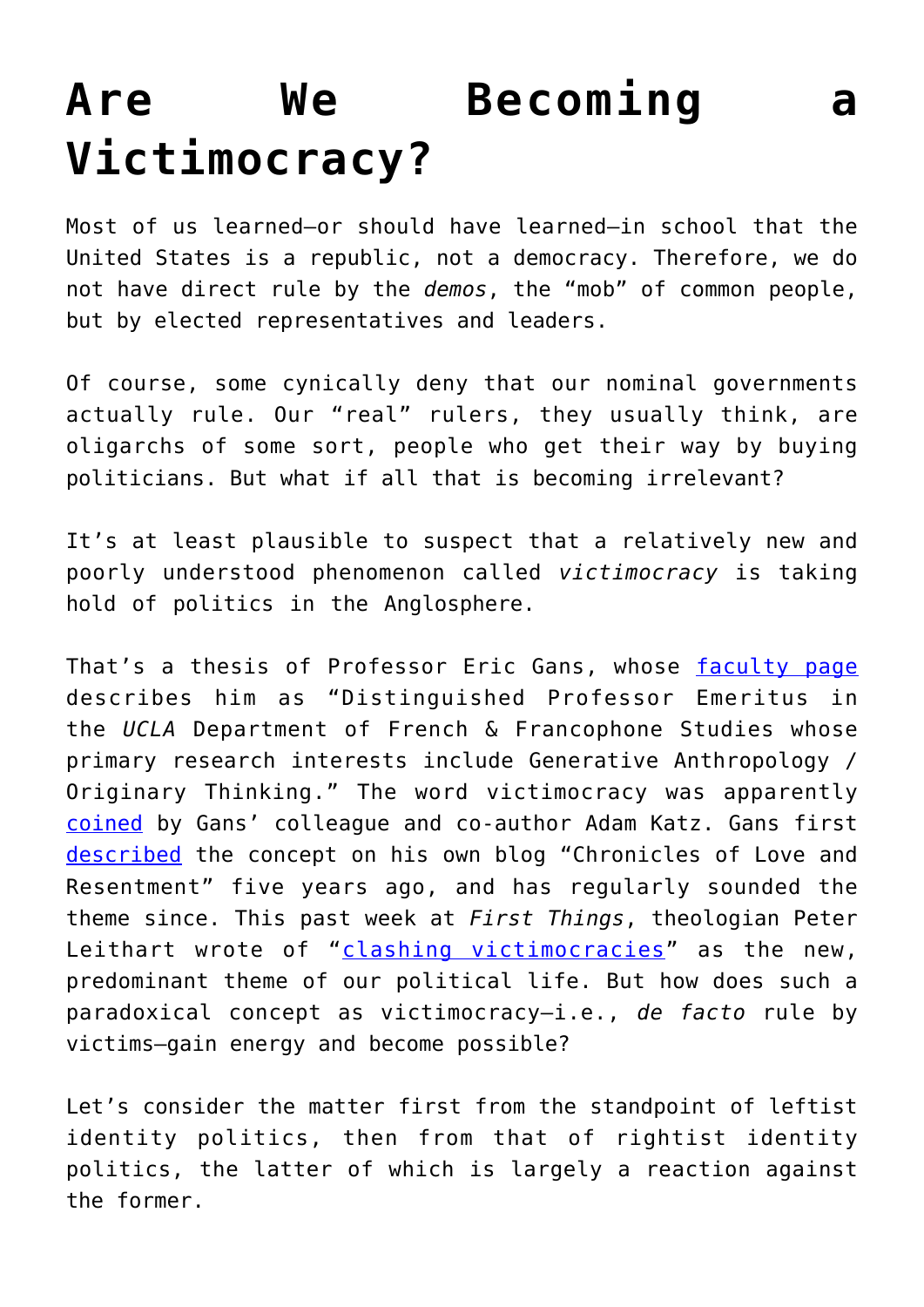On the Left, we are familiar with the idea that historically oppressed groups—such as women, people of color, and the sexually deviant—need special protection and preferential treatment. This special treatment often plays out in "hate crime" laws and "diversity" imperatives in the academic and business worlds. But it's often not noticeable that we are expected to take these people at their word about things, simply because they are members of accredited victim groups.

Thus, outside the courtroom we must simply "believe women" when they make sexual-assault allegations, even in the absence of corroborating witnesses or material evidence, and even if their story changes. If we don't, we're "rape apologists."

We must set aside the usual investigative processes and just believe would-be asylum-seekers that they are fleeing persecution and can only be safe in the United States. If we don't, we're "racists."

We must set aside obvious physical facts and just believe people who say their real sex is other than their natal sex. If we don't, we're "transphobes."

In essence, official victim status is taken to merit instant credibility, and thus power—or at least power for those who *think* such status merits instant credibility. After all, historic injustices must be righted—mostly at the expense of the white, Christian, heteronormative patriarchy.

On the Right, it doesn't take long to notice that whitenationalist and alt-right sentiments are more febrile and less marginal than they used to be. There's a palpable sense that "they"—feminists, illegal non-white immigrants, the sexually deviant, welfare queens, social-justice warriors, and so on—are the barbarians pouring over the gates to destroy Western civilization.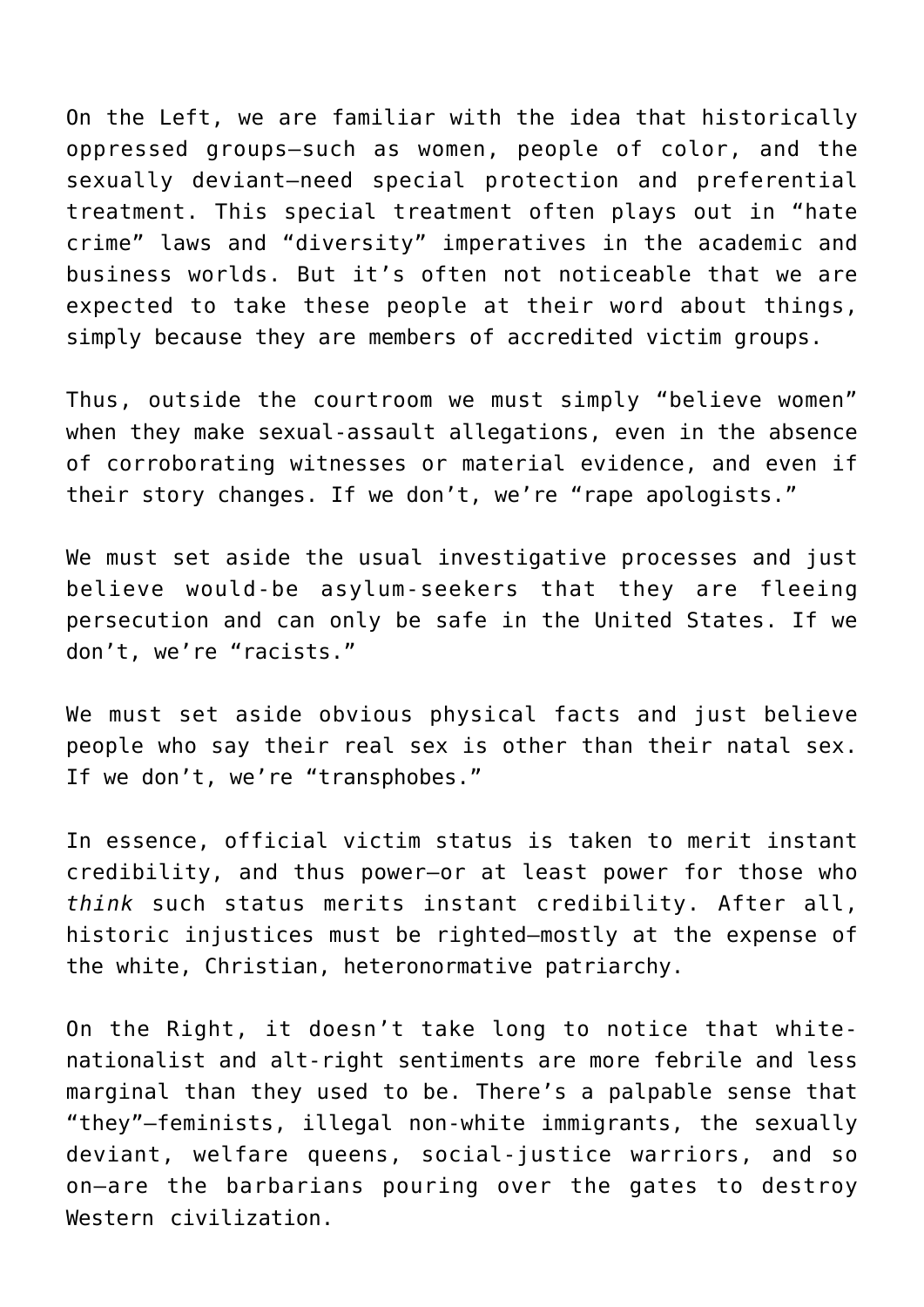Many people on the Right who think this way belong to President Trump's "base." One can debate whether he is more an effect or more a cause of such sentiments. But it cannot be denied that he expresses a growing sense among his supporters that all which "makes America great" is under threat, and that those who know and represent what makes America great—typically, white men—are themselves victims of the officially accredited victims.

It does seem that a sense of aggrievement drives much of today's politics.

A century-and-a-half ago, philosopher Friedrich Nietzsche was eloquent in his loathing of what he called the attitude of "resentment" and its corresponding "slave morality." He identified that as Jewish and Christian in origin and proposed to counteract it with the ideal of the *Übermensch*, who would define all values out of his vital energy, his will-to-power, instead of relying on a dead and enervating God.

Nietzsche's attitude was not entirely without foundation. The biblical theme of God's advocacy on behalf of the *anawim—*the poor, the otherwise lowly, and the marginalized—and his coldness toward the powers-that-be was indeed expressed in the Virgin Mary's rejoicing, while pregnant with Jesus, that God had "cast down the mighty from their thrones and lifted up the lowly" (Luke 1:52).

But that verse has a spiritual meaning which, I would argue, gets turned on its head when translated into politics in the form of victimocracy. As Leithart explains, the success of victimocracy would guarantee its failure: the victims, or those who style themselves victims, inevitably become the victimizers.

Let's tone down the victim-playing, shall we?